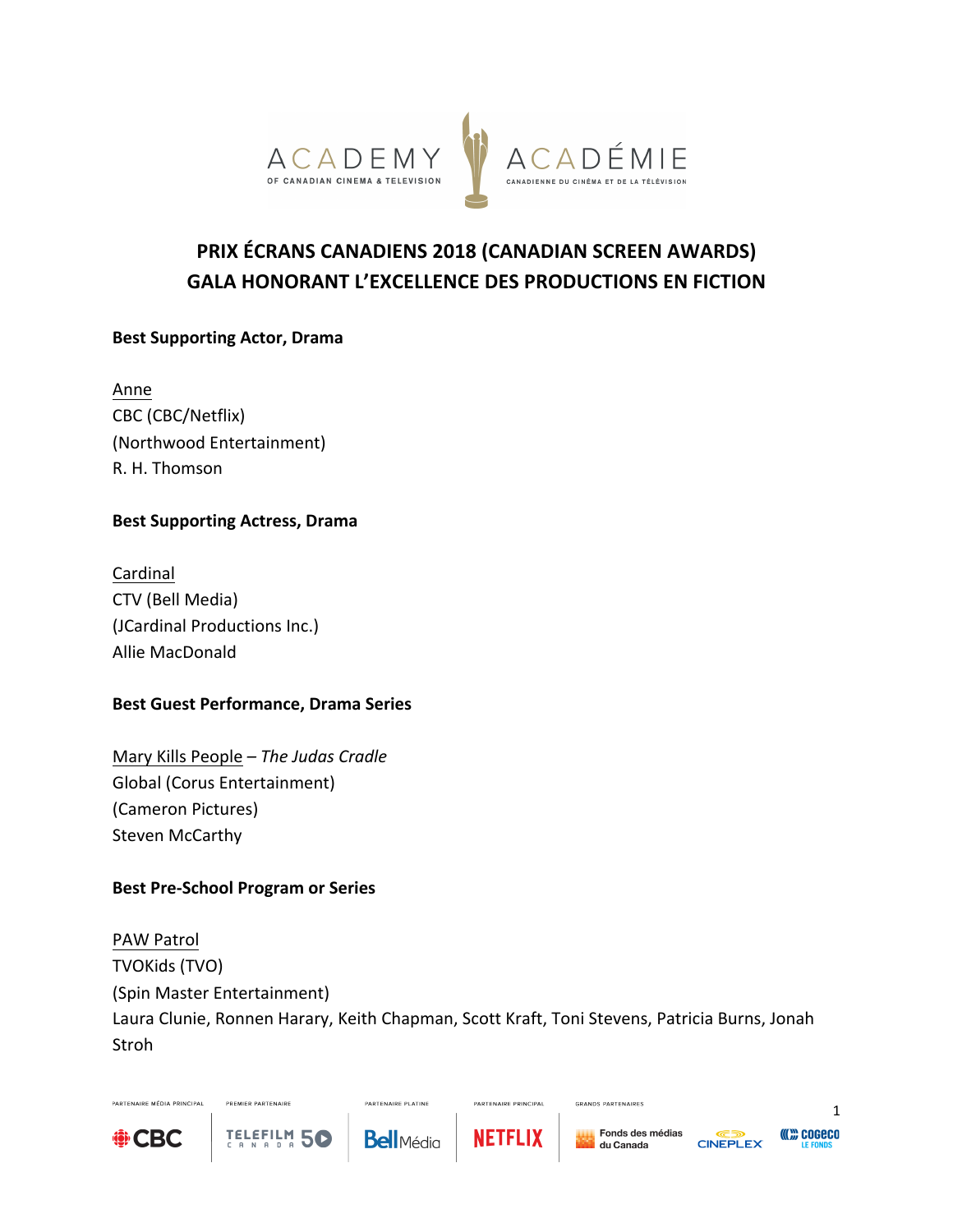## **Best Animated Program or Series Sponsor | Spin Master Entertainment**

Cloudy with a Chance of Meatballs YTV (Corus Entertainment) (DHX Media) Lesley Jenner, Mark Evestaff, Steven Denure, Kirsten Newlands, Ken Faier, Asaph Fipke, Josh Scherba, Rick Mischel

## Best Children's or Youth Fiction Program or Series

Odd Squad TVOKids (TVO) (Sinking Ship Entertainment) J.J. Johnson, Blair Powers, Matthew J.R. Bishop, Stephen J Turnbull, Tim McKeon, Mark De Angelis, Adam Peltzman, Paul Siefken

#### Best Performance, Children's or Youth

L.M. Montgomery's Anne of Green Gables: Fire & Dew YTV (Corus Entertainment) (Breakthrough Entertainment) Ella Ballentine

#### **Best Performance, Animation**

The Cat in the Hat Knows A Lot About Halloween! Treehouse TV (Corus Entertainment) (Portfolio Entertainment) Martin Short

PREMIER PARTENAIRE

TELEFILM 5C

## Prix Hommage du conseil d'administration de l'Académie | Academy Board of Directors' **Tribute**

Jay Switzer



PARTENAIRE MÉDIA PRINCIPAL

**Bell**Média

**PARTENAIRE PLATINE** 



PARTENAIRE PRINCIPAL

GRANDS PARTENAIRES



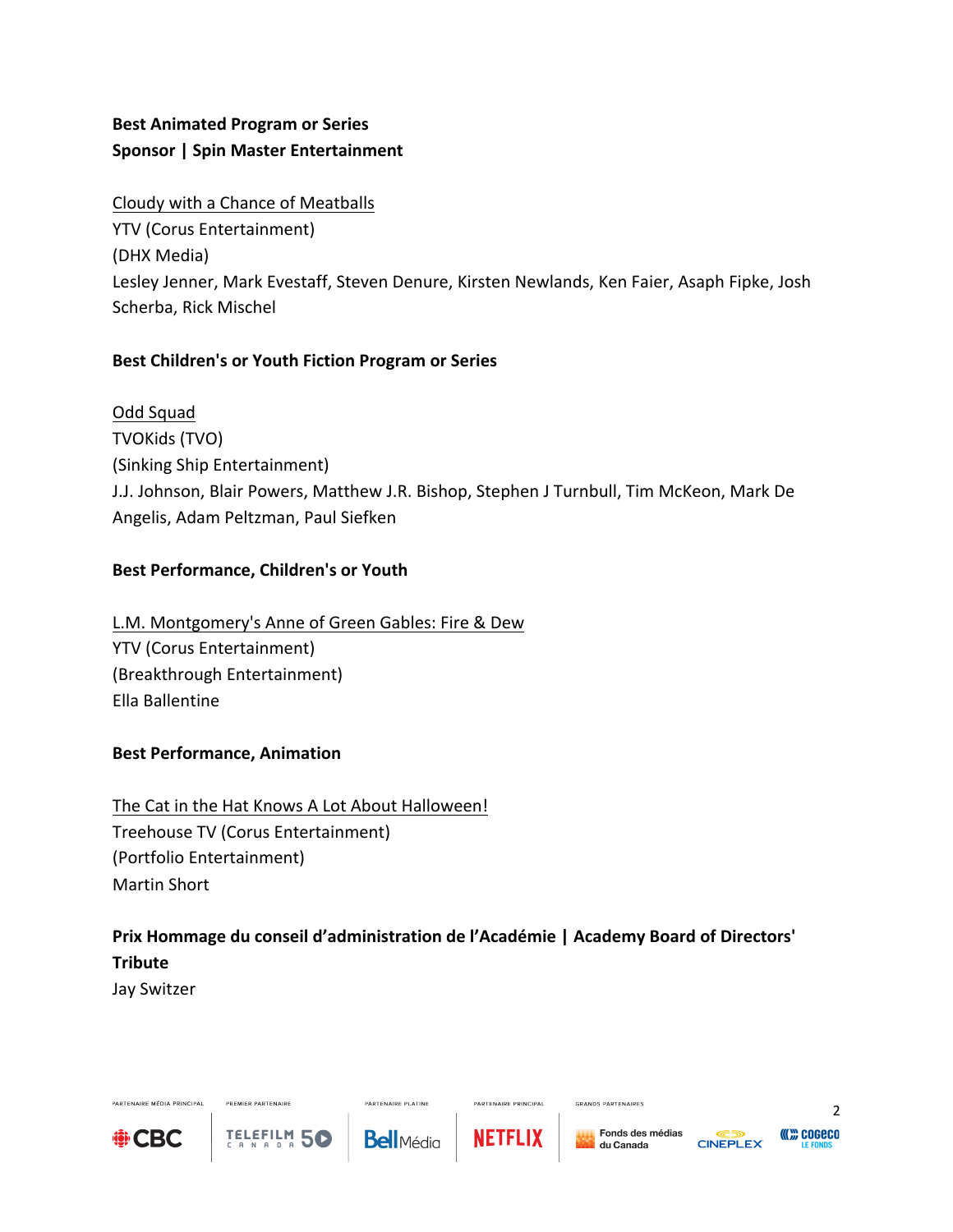#### **Best Photography, Comedy**

Schitt's Creek *– Grad Night* CBC (CBC) (Not A Real Company Productions, Inc.) Gerald Packer

#### **Best Photography, Drama**

Cardinal CTV (Bell Media) (JCardinal Productions Inc.) **Steve Cosens** 

#### **Best Picture Editing, Comedy**

Baroness von Sketch Show – *It Satisfies on a Very Basic Level* CBC (CBC) (Frantic Films) Mike Fly, Jeremy LaLonde

#### **Best Picture Editing, Drama**

Cardinal CTV (Bell Media) (JCardinal Productions Inc.) Teresa De Luca

#### **Meilleur court métrage dramatique | Best Live Action Short Drama**

Fluffy - Lee Filipovski

#### **Meilleur court métrage d'animation | Best Animated Short**

The Tesla World Light - Matthew Rankin, Julie Roy

PREMIER PARTENAIRE

TELEFILM 50



PARTENAIRE MÉDIA PRINCIPAL



**PARTENAIRE PLATINE** 



PARTENAIRE PRINCIPAL

GRANDS PARTENAIRES



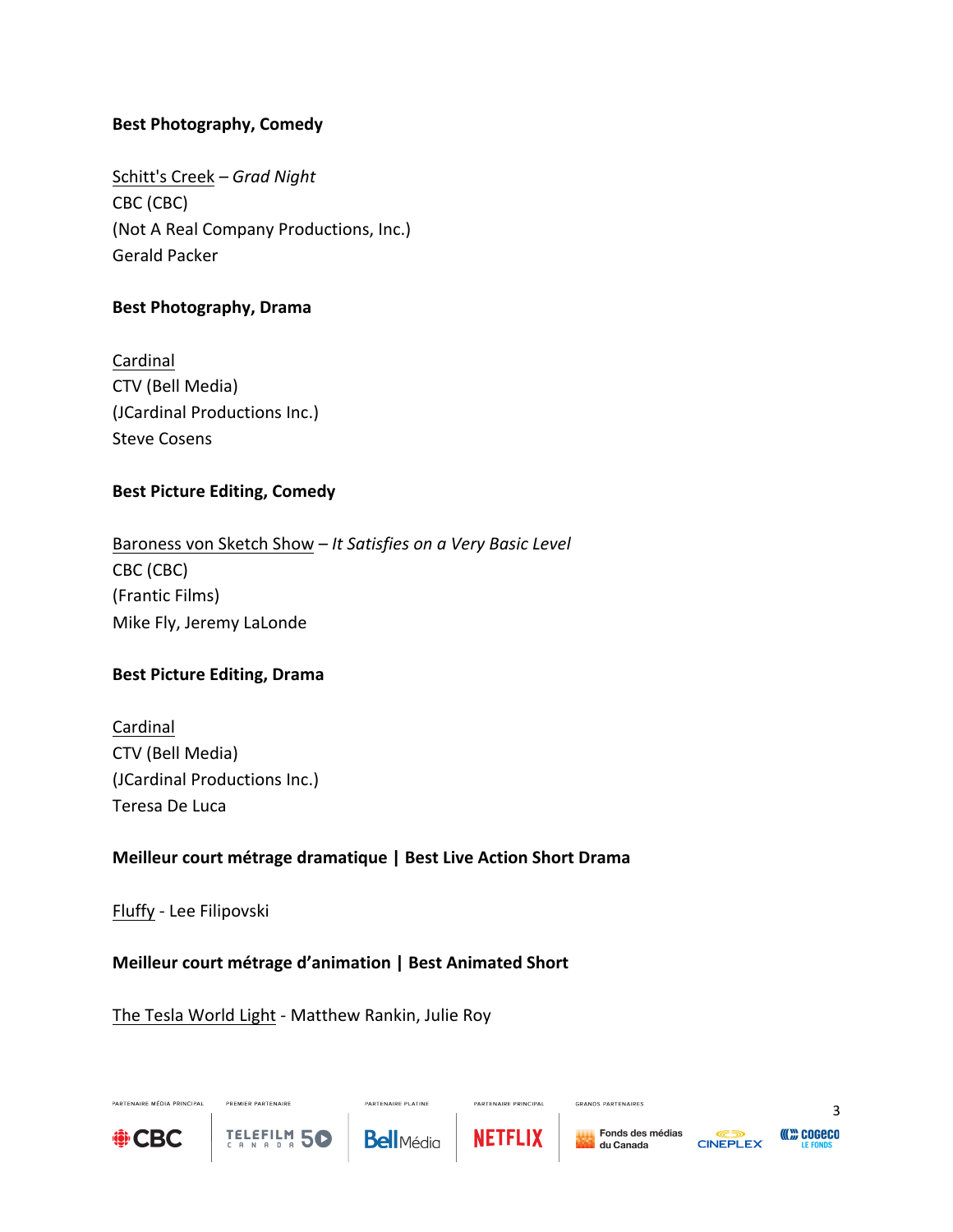#### **Best Production Design or Art Direction, Fiction**

Alias Grace CBC (CBC) (Halfire Entertainment) Arv Greywal

#### **Best Costume Design**

Alias Grace CBC (CBC) (Halfire Entertainment) Simonetta Mariano

## **Best Achievement in Make-Up Sponsor | M•A•C Cosmetics**

Orphan Black *– To Right the Wrongs of Many* Space (Bell Media) (Boat Rocker Media) Stephen Lynch

#### **Best Visual Effects**

Vikings *– On The Eve* History (Corus Entertainment) (Take 5 Productions) Bill Halliday, Dominic Remane, Michael Borrett, Paul Wishart, Ovidiu Cinazan, Jim Maxwell, Kieran McKay, Isabelle Alles, Thomas Morrison, Leann Harvey

#### **Best Achievement in Casting**

Cardinal CTV (Bell Media) (JCardinal Productions Inc.) Jon Comerford, Lisa Parasyn

PREMIER PARTENAIRE

TELEFILM 50



PARTENAIRE MÉDIA PRINCIPAL

**Bell**Média

**PARTENAIRE PLATINE** 



PARTENAIRE PRINCIPAL

Fonds des médias du Canada

GRANDS PARTENAIRES



4 **COGECO**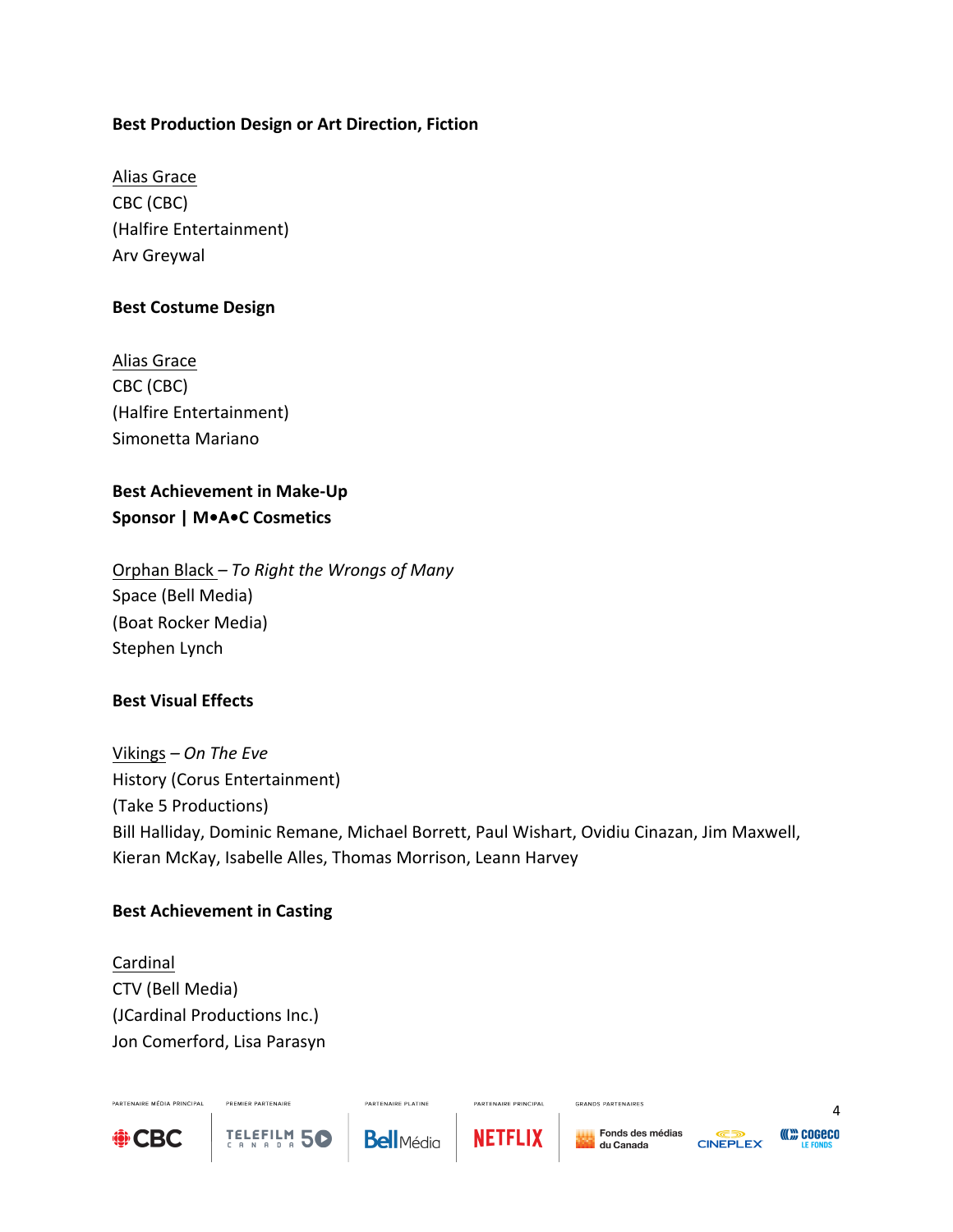## **Prix Humanitaire, soutenu par MLSE | Humanitarian Award, supported by MLSE**

Bell Cause pour la cause | Bell Let's Talk

### **Best Sound, Animation**

PAW Patrol – Mission PAW: Quest for the Crown TVOKids (TVO) (Spin Master Entertainment) Richard Spence-Thomas, Tim Muirhead, Kyle Peters, Patton Rodrigues, Ryan Ongaro

### **Best Sound, Fiction**

Vikings *– The Reckoning* **History** (Corus Entertainment) (Take 5 Productions) Martin Lee, Ian Rankin, Daniel Birch, Brent Pickett, Dale Sheldrake, Steve Medeiros, Brennan Mercer, Jane Tattersall, David McCallum, Goro Koyama, Yuri Gorbachow

### **Best Original Music, Animation**

Cloudy with a Chance of Meatballs *– Bacon Girl* YTV (Corus Entertainment) (DHX Media) Steffan Andrews

## **Best Original Music, Fiction**

Cardinal CTV (Bell Media) (JCardinal Productions Inc.) Todor Kobakov

PREMIER PARTENAIRE

TELEFILM 50



PARTENAIRE MÉDIA PRINCIPAL

**PARTENAIRE PLATINE Bell**Média



PARTENAIRE PRINCIPAL



GRANDS PARTENAIRES

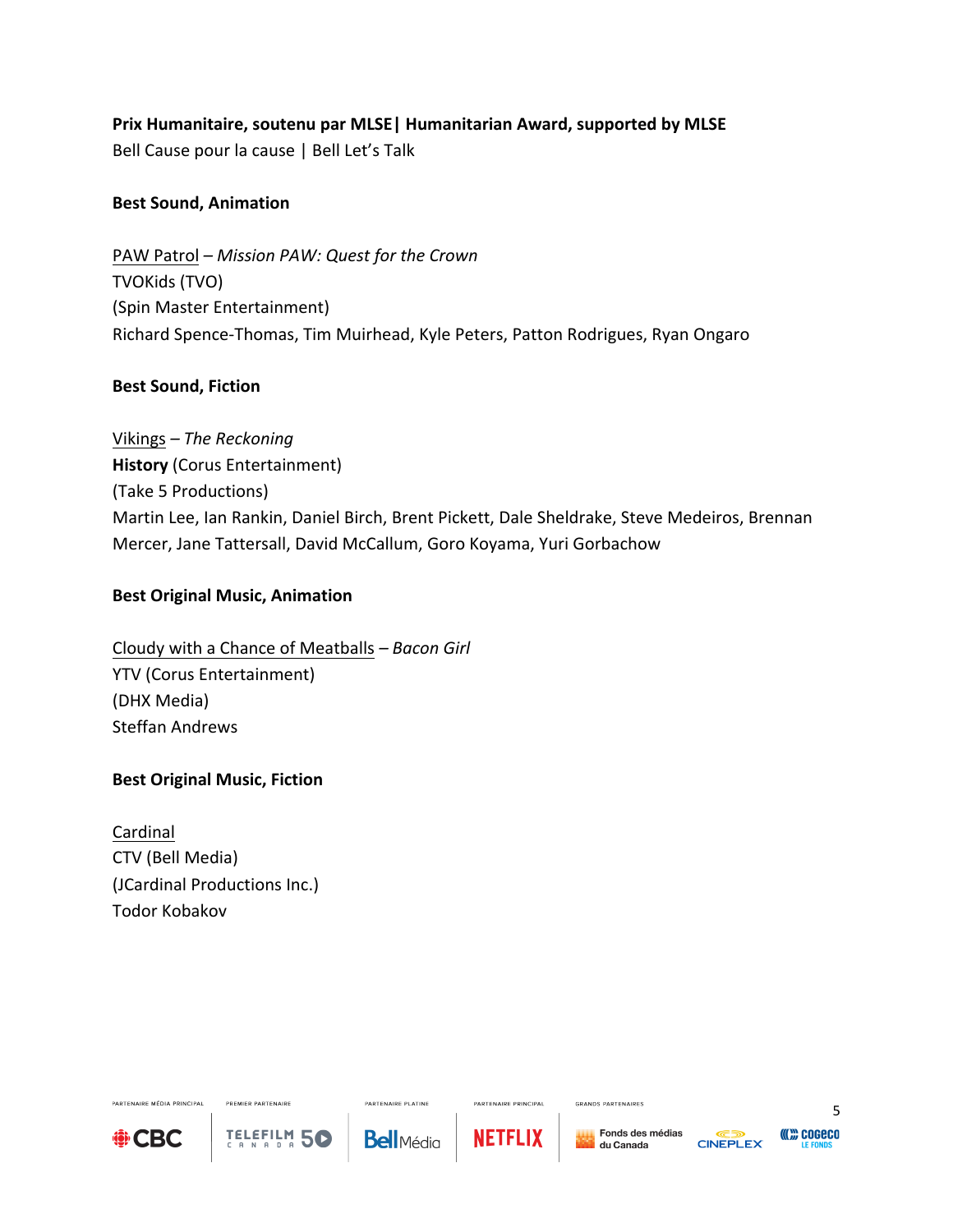#### **Best Writing, Variety or Sketch Comedy**

Baroness von Sketch Show – *It Satisfies on a Very Basic Level* CBC (CBC) (Frantic Films) Carolyn Taylor, Meredith MacNeill, Aurora Browne, Jennifer Whalen, Jennifer Goodhue, Monica Heisey, Mae Martin, Zoe Whittall

### **Best Writing, Comedy**

Letterkenny *- Relationships* CraveTV (Bell Media) (New Metric Media Inc.) Jacob Tierney, Jared Keeso

### Best Writing, Drama Program or Limited Series

Alias Grace CBC (CBC) (Halfire Entertainment) Sarah Polley

#### **Best Writing, Drama Series**

Orphan Black *– To Right The Wrongs of Many* Space (Bell Media) (Boat Rocker Media) Graeme Manson, Renee St. Cyr

## **Best Writing, Children's or Youth**

PREMIER PARTENAIRE

**TELEFILM 50** 

Odd Squad *– Drop Gadget Repeat / 20 Questions* TVOKids (TVO) (Sinking Ship Entertainment) Adam Peltzman, Tim McKeon



PARTENAIRE MÉDIA PRINCIPAL

**Bell**Média

**PARTENAIRE PLATINE** 



PARTENAIRE PRINCIPAL

GRANDS PARTENAIRES



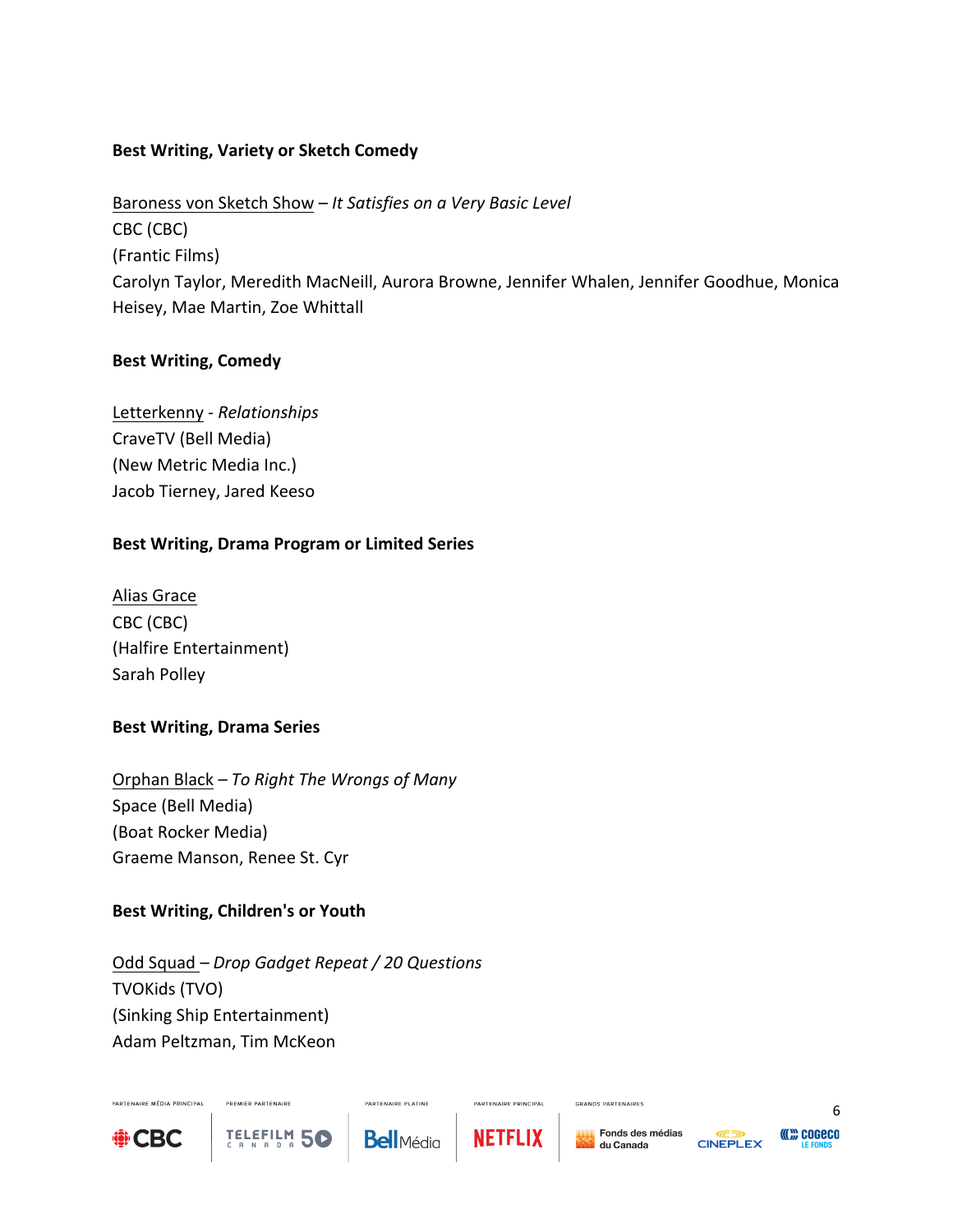#### **Best Writing, Animation**

Mysticons – Sisters in Arms **YTV** (Corus Entertainment) (Nelvana Limited) Sean Jara

## Prix Margaret-Collier, soutenu par Halfire Entertainment | Margaret Collier Award, supported **by Halfire Entertainment** Denis McGrath

#### **Best Direction, Animation**

PAW Patrol – Mission PAW: Quest for the Crown TVOKids (TVO) (Spin Master Entertainment) Charles E. Bastien

#### **Best Direction, Children's or Youth**

## L.M. Montgomery's Anne of Green Gables: Fire & Dew YTV (Corus Entertainment) (Breakthrough Entertainment) John Kent Harrison

#### **Best Direction, Variety or Sketch Comedy**

PREMIER PARTENAIRE

TELEFILM 5C

Baroness von Sketch Show – *It Satisfies on a Very Basic Level* CBC (CBC) (Frantic Films) Yael Staav



PARTENAIRE MÉDIA PRINCIPAL

**PARTENAIRE PLATINE Bell**Média



PARTENAIRE PRINCIPAL

GRANDS PARTENAIRES

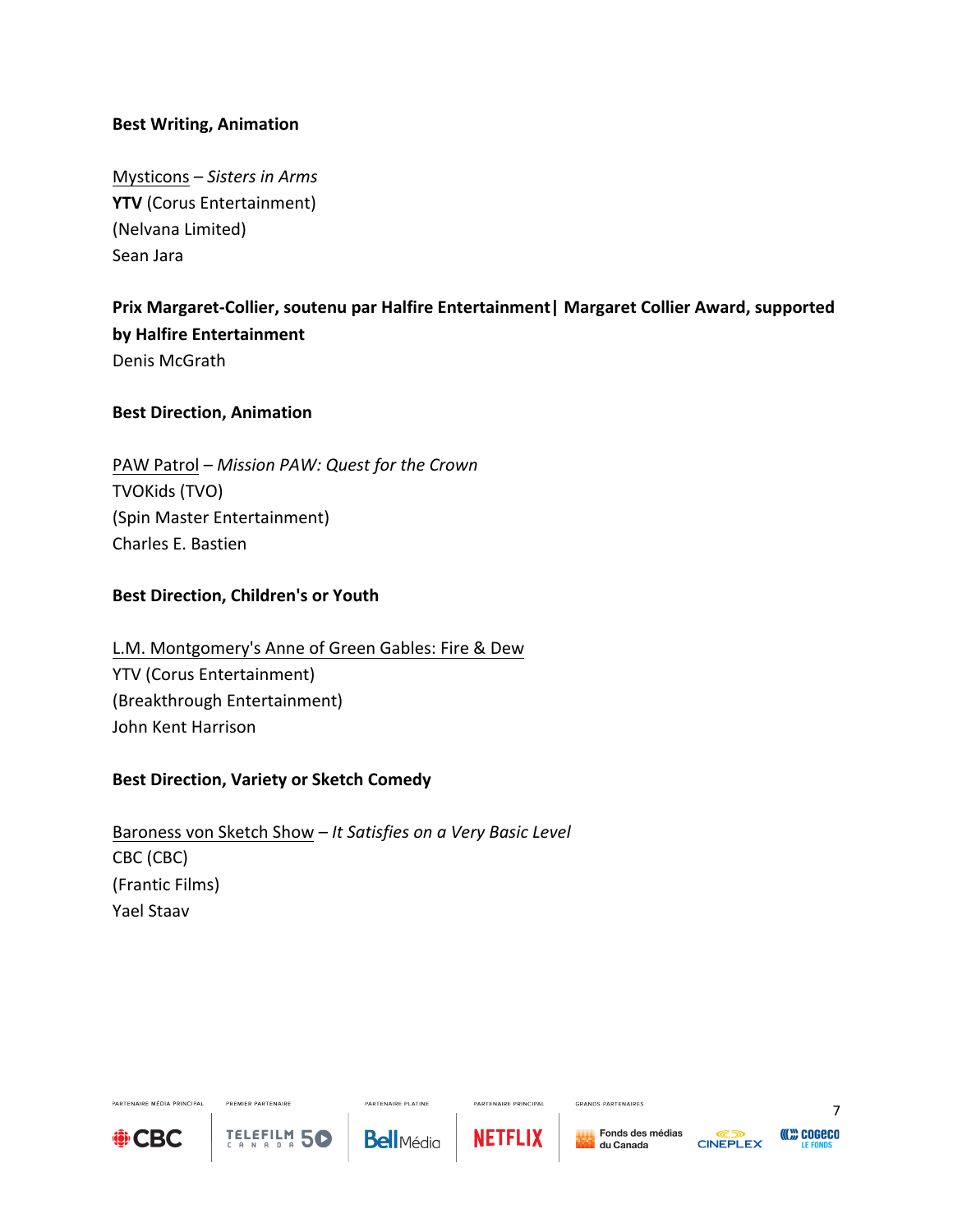## **Best Direction, Comedy Sponsor | Cinespace Film Studios**

Letterkenny – The Election CraveTV (Bell Media) (New Metric Media Inc.) Jacob Tierney

### **Best Direction, Drama Program or Limited Series**

Alias Grace CBC (CBC) (Halfire Entertainment) Mary Harron

## **Best Direction, Drama Series Sponsor | Playback**

Mary Kills People – The River Styx **Global** (Corus Entertainment) (Cameron Pictures) Holly Dale

## **Best Supporting or Guest Actor, Comedy**

Kim's Convenience - *Cardboard Jung, Resting Place* CBC (CBC) (Thunderbird Entertainment) Andrew Phung

## **Best Supporting or Guest Actress, Comedy**

Schitt's Creek – New Car, The Throuple CBC (CBC) (Not A Real Company Productions, Inc.) Emily Hampshire

PREMIER PARTENAIRE

TELEFILM 50



PARTENAIRE MÉDIA PRINCIPAL

**Bell**Média

**PARTENAIRE PLATINE** 



PARTENAIRE PRINCIPAL

GRANDS PARTENAIRES